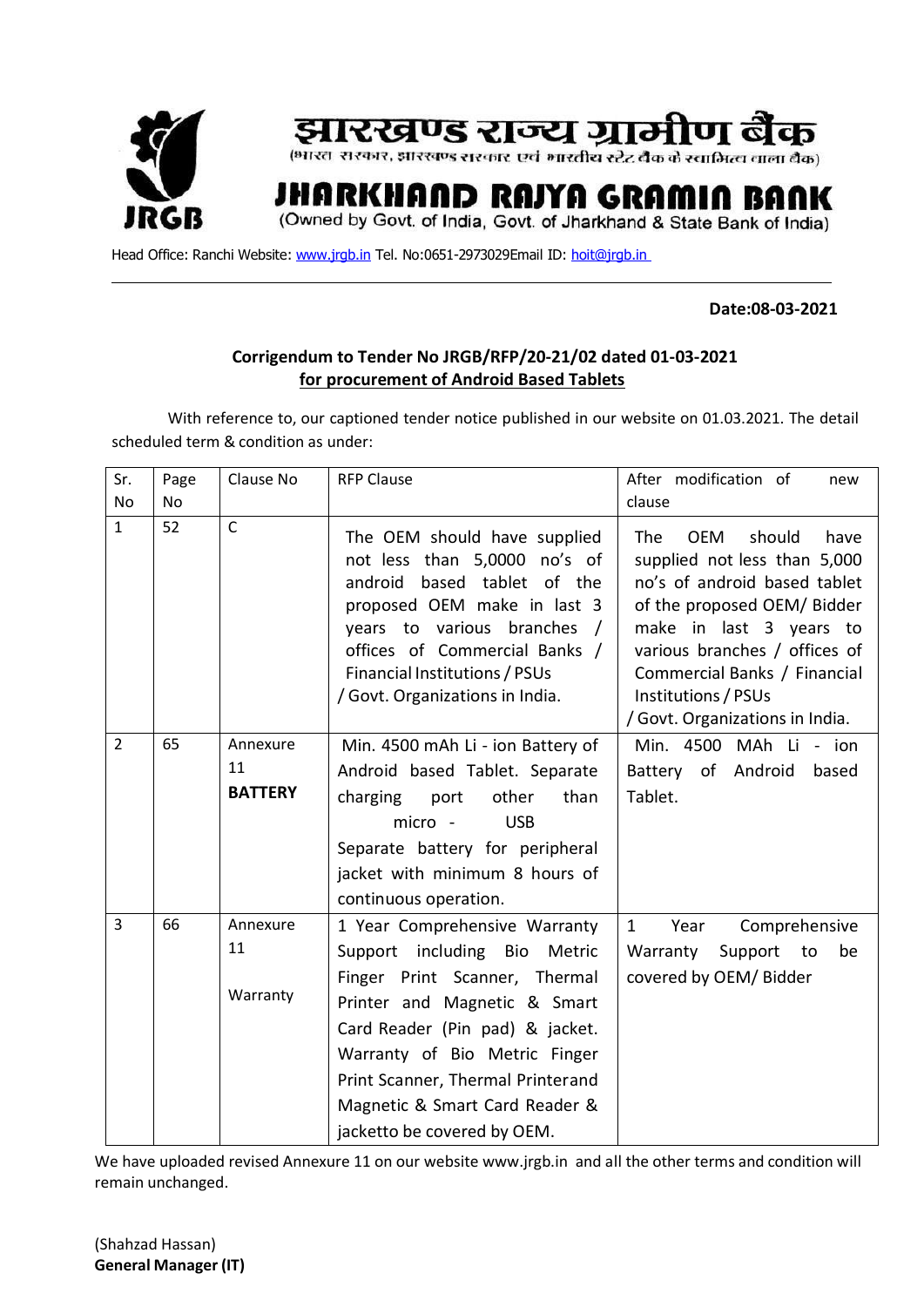## **Revised Annexure 11**

 **Technical Specification of Android based Tablet and other related peripherals(8 inch or higher category).**

| Android based Tablet (8 inch or higher category.) | <b>Complied</b>                                                                             |     |                          |
|---------------------------------------------------|---------------------------------------------------------------------------------------------|-----|--------------------------|
|                                                   | Make & Model of Tablet PC -                                                                 |     |                          |
|                                                   | Make and Model of Tablet Jacket -                                                           |     |                          |
| <b>HARDWARE</b>                                   |                                                                                             | Y/N | If No.<br><b>Remarks</b> |
| <b>CPU</b>                                        | Min. 2 Ghz Quad Core or higher.                                                             |     |                          |
| <b>DISPLAY</b>                                    | 8" OR Higher Screen Size with capacitive<br>touchscreen<br>& Multitouch, 16M Colors Display |     |                          |
| <b>RESOLUTION</b>                                 | Min. 1280 x 800                                                                             |     |                          |
| <b>CHIPSET</b>                                    | Latest class compatible chipset                                                             |     |                          |
| <b>RAM</b>                                        | Min. 3 GB or More                                                                           |     |                          |
| <b>INTERNAL</b>                                   |                                                                                             |     |                          |
| <b>MEMORY</b>                                     | <b>Min. 32 GB</b>                                                                           |     |                          |
| <b>EXPANDABILITY</b>                              | Expandable to Min. 128 GB                                                                   |     |                          |
|                                                   | Primary - Min. 8 MP with Auto Focus &                                                       |     |                          |
| <b>CAMERA</b>                                     | Flash, Secondary - Min 5.0 MP                                                               |     |                          |
| <b>DATA</b><br><b>CONNECTIVITY</b>                | 2G, 3G, LTE, WLAN 802.11 a/b/g/n/ac, Bluetooth<br>5.0, micro USB v2.0,<br>GPS.              |     |                          |
| <b>BATTERY</b>                                    | Min. 4500 MAh Li - ion Battery of Android based<br>Tablet.                                  |     |                          |
| <b>SOUND</b>                                      | Loudspeaker, 3.5 mm jack, microphone built in                                               |     |                          |
| <b>OTG ENABLE</b>                                 | Yes                                                                                         |     |                          |
| Z Height                                          | $<$ 10 mm                                                                                   |     |                          |
| <b>Sensors</b>                                    | Accelerometer, GPS                                                                          |     |                          |
| <b>TABLET</b><br><b>CERTIFICATIONS</b>            | ISO 27001, ISO 2000-1: 2018, ISO 9001, ISO<br>14001, BIS, FCC, CE, RoHs, CB                 |     |                          |
| I/O Interface                                     | 1 Micro SD Socket, 1.5 pin Micro USB interface,<br>Minimum 1 Sim Socket                     |     |                          |
| <b>ACCESSORIES</b>                                | AC Adapter, micro USB to USB Cable, OTG<br>cable.                                           |     |                          |
| <b>OPERATING</b><br><b>SYSTEM</b>                 | Android OS 10 or higher                                                                     |     |                          |